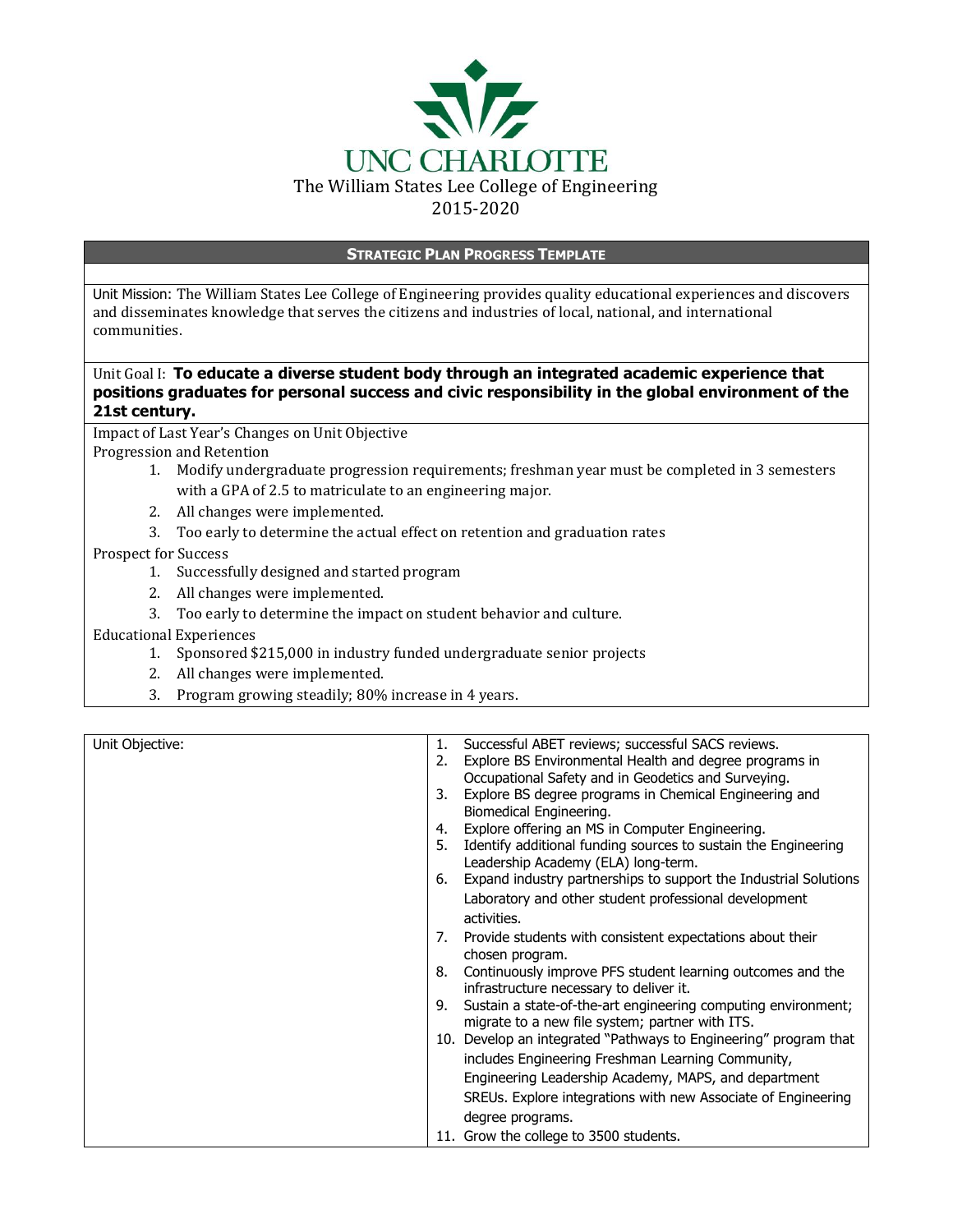| Check the UNC GA, Institutional, Division, Unit Goals      | University/College Goal I                                                                                                           |
|------------------------------------------------------------|-------------------------------------------------------------------------------------------------------------------------------------|
| and Objectives to which this Unit Objective is<br>aligned. |                                                                                                                                     |
| Actions/Tactics                                            | 1.<br>Continue to improve student learning outcomes using the                                                                       |
|                                                            | college's ICAP, FAIT, AIM processes.<br>Prepare comprehensive ABET self-study.                                                      |
|                                                            | 2.<br>Recruit faculty and attain a 20:1 student faculty ratio.<br>3.                                                                |
|                                                            | 4.<br>Prepare Permission to Plan documents (ETCM).                                                                                  |
|                                                            | 5.<br>Prepare Permission to Plan documents for MS CpE                                                                               |
|                                                            | Enroll and deliver ELA program (OSDS); develop funding<br>6.                                                                        |
|                                                            | prospect list (Development).<br>7.<br>Develop and implement a strategy for recruiting new industry                                  |
|                                                            | partners and expanding existing ones.                                                                                               |
|                                                            | Use PFS student learning outcomes to identify opportunities for<br>8.                                                               |
|                                                            | improving the curriculum and the freshman year experience;                                                                          |
|                                                            | identify recurring sources of funding to support the program.                                                                       |
|                                                            | Explore capitalizing on the new student convocation by adding<br>9.                                                                 |
|                                                            | a post-convocation opportunity to reinforce messaging to<br>students; design appropriate messages tailored for COE.                 |
|                                                            | 10. Plan and execute a migration from the AFS file system.                                                                          |
|                                                            | 11. Develop enrollment projections and explore facility options for                                                                 |
|                                                            | chemical and biomedical engineering programs/department.                                                                            |
|                                                            | 12. Collaborate with the Levine Scholars, Veterans, Graduate<br>School, Office of Student Development and Success, Career           |
|                                                            | Services, International Programs, OASES, Center for Teaching                                                                        |
|                                                            | and Learning, Continuing Education, Honors College.                                                                                 |
|                                                            | 13. Advertise programs.                                                                                                             |
|                                                            | 14. Deliver and improve "Discover Engineering" recruiting program.<br>15. Continue partnership with the University Center for STEM  |
|                                                            | Education to deliver annual STEM Day.                                                                                               |
|                                                            | 16. Increase the number of scholarships.                                                                                            |
|                                                            | 17. Hire faculty in Construction and Facilities Management.                                                                         |
|                                                            | 18. Partner with Early College; recruit from Early College.<br>19. Increase enrollment from under-represented groups; hire          |
|                                                            | diversity recruiter.                                                                                                                |
|                                                            | 20. Partially support/match funding for NSBE, SWE and SHPE to                                                                       |
|                                                            | attend national meetings.                                                                                                           |
| Assessment Methodology                                     | 1.<br>ABET Self-study; ABET review.                                                                                                 |
|                                                            | Student faculty ratio.<br>2.<br>3.<br>Feedback from AA on Permission to Plan documents.                                             |
|                                                            | Number of ELA industry collaborators; internal review;<br>4.                                                                        |
|                                                            | successful community projects;                                                                                                      |
|                                                            | Monitor the number of industry funded projects.<br>5.                                                                               |
|                                                            | Internal and campus reviews of PFS.<br>6.<br>Successfully operating new file system managed in a secure<br>7.                       |
|                                                            | university facility.                                                                                                                |
|                                                            | Prospective student and parent feedback on Discover<br>8.                                                                           |
|                                                            | Engineering.                                                                                                                        |
|                                                            | Monitor enrollment and budget growth to support it.<br>9.<br>10. Publish yearly "Engineering Dashboard."                            |
|                                                            | 11. Recruit new students from Early College HS.                                                                                     |
|                                                            | 12. Enrollment numbers from under-represented groups.                                                                               |
|                                                            | 13. Number and amount of scholarships.                                                                                              |
| Type of Evidence:                                          | 14. NSBE, SWE and SHPE participation in national conference.<br>Prepopulated drop down list: direct, indirect, administrative, etc. |
|                                                            | <b>Direct</b><br>1.                                                                                                                 |
|                                                            | 2.<br>Administrative                                                                                                                |
|                                                            | 3.<br>Indirect<br>Direct<br>4.                                                                                                      |
|                                                            | 5.<br>Faculty, student, employer surveys                                                                                            |
| <b>Budget Allocation Amount:</b>                           | Funding needed to achieve objective.                                                                                                |
|                                                            | \$50k per department per year for UG lab maintenance and<br>1.                                                                      |
|                                                            | equipment upgrades.<br>25 new faculty members to attain 20:1 student-faculty ratio.                                                 |
|                                                            | 2.<br>3.<br>4 new faculty is Occupational Safety and Environmental Health;                                                          |
|                                                            | 3 new faculty in Surveying.                                                                                                         |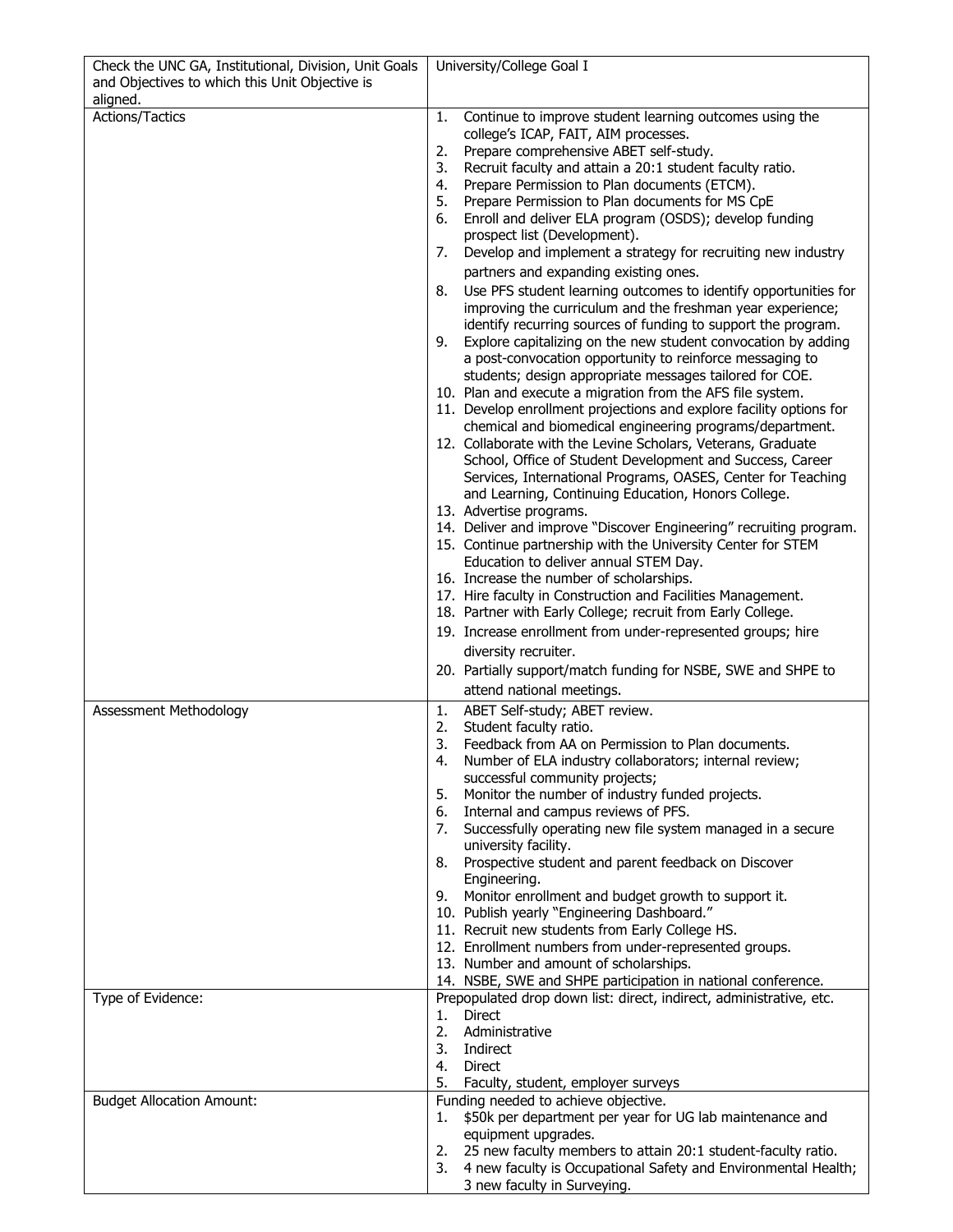|                                                  | Development must raise \$50k/year for that Engineering<br>4.                                                                                                                                                                                                                                                                                                                                                                                                  |
|--------------------------------------------------|---------------------------------------------------------------------------------------------------------------------------------------------------------------------------------------------------------------------------------------------------------------------------------------------------------------------------------------------------------------------------------------------------------------------------------------------------------------|
|                                                  | Leadership Academy; increase enrollment if \$75k per year can<br>be reached.                                                                                                                                                                                                                                                                                                                                                                                  |
|                                                  | Increase the number of industry participants supporting senior<br>5.<br>design; explore increasing the participant fee in order to better<br>staff ISL.                                                                                                                                                                                                                                                                                                       |
|                                                  | Obtain adequate recurring dollars for PFS preceptors (TAs) and<br>6.<br>faculty support (approx. \$110k)                                                                                                                                                                                                                                                                                                                                                      |
|                                                  | Fulltime file system developer for 2-3 years, \$250,000.<br>7.<br>Three additional Engineering Computing/Mosaic staff.<br>8.                                                                                                                                                                                                                                                                                                                                  |
|                                                  | Five new GTA positions in each department to support<br>9.<br>enrollment growth (\$500k).                                                                                                                                                                                                                                                                                                                                                                     |
|                                                  | 10. A Student Services Specialist added to SEEM for advising.                                                                                                                                                                                                                                                                                                                                                                                                 |
|                                                  | 11. Raise \$200k for scholarships from private sources.                                                                                                                                                                                                                                                                                                                                                                                                       |
|                                                  | 12. \$50k to hire diversity recruiter.                                                                                                                                                                                                                                                                                                                                                                                                                        |
|                                                  | 13. \$15,000 to support NSBE, SWE and SHPE.                                                                                                                                                                                                                                                                                                                                                                                                                   |
| <b>Budget Allocation Description:</b>            |                                                                                                                                                                                                                                                                                                                                                                                                                                                               |
| Performance Target/Expected Outcomes (Narrative) | Increase department lab funding to \$30k by 2017; remainder by<br>2019. Hire faculty to obtain 20:1 student faculty ratio by 2017; add<br>6 faculty each year. Add new faculty to launch new programs by<br>2017. Add 1 mosaic staff member each year for 3 years. Steadily<br>increasing number of under-represented students. Establish an<br>endowment to supplement ELA funding (\$200k); add a SSS in SEEM<br>by 2017; add 2 new scholarships each year. |
| Analysis of Assessment Findings (For narrative): |                                                                                                                                                                                                                                                                                                                                                                                                                                                               |
| Use of Assessment Findings                       | Faculty growth will be couple to enrollment planning to maintain a<br>steady state 20:1 student faculty ratio. Monitor diversity enrollment<br>and focus recruiting efforts as needed.                                                                                                                                                                                                                                                                        |

# **STRATEGIC PLAN PROGRESS TEMPLATE**

Unit Mission: The William States Lee College of Engineering provides quality educational experiences and discovers and disseminates knowledge that serves the citizens and industries of local, national, and international communities.

### Unit Goal II: To expand the frontiers of knowledge and leverage discovery for the public benefit **through innovative programs of research, creative activities, and graduate education that span the disciplines.**

Impact of Last Year's Changes on Unit Objective Degree programs

- 1. Launched an MS in Applied Energy and Electromechanical Systems.
- 2. All changes were implemented.
- 3. We will need to recruit additional faculty and continue to grow enrollment.

Laboratories

- 1. Established the Systems Engineering Analytics laboratory.
- 2. All changes were implemented.
- 3. Energy Analytics research showing significant growth.

Research

- 1. A goal to increase research funding.
- 2. All changes were implemented.
- 3. Research awards increased from \$6,510,081 to over \$10,000,000.

| Unit Objective: |     | Add a Ph.D. in Civil Engineering, and a MS and Ph.D. in<br>Systems Engineering. |
|-----------------|-----|---------------------------------------------------------------------------------|
|                 |     | Explore opportunity for a Center for Asset Infrastructure<br>Management.        |
|                 | 3.  | Provide enhanced support for research computing.                                |
|                 | -4. | Develop a Graduate Enrollment Management Plan aimed at                          |
|                 |     | increasing enrollment in MS programs by 30%.                                    |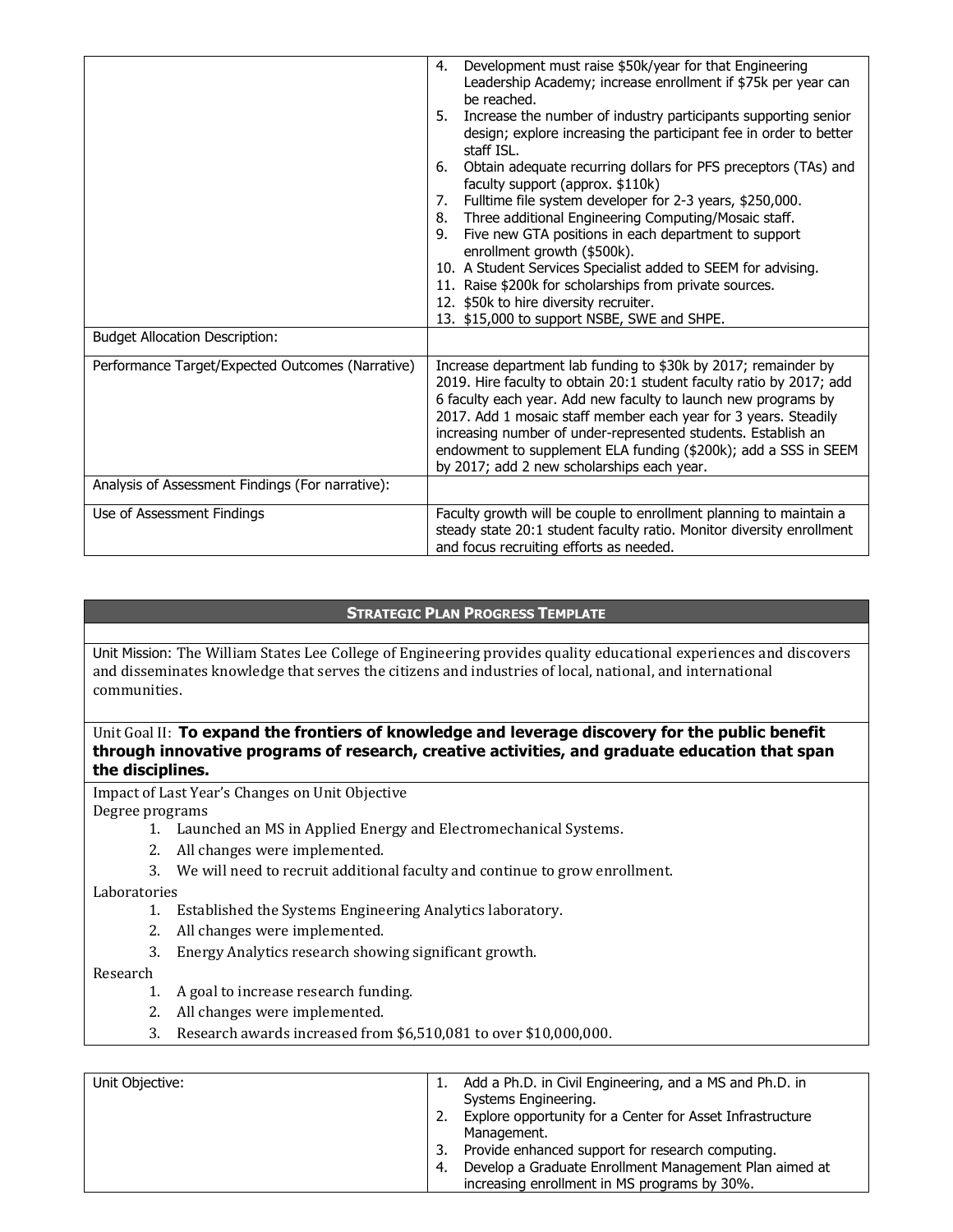| Check the UNC GA, Institutional, Division, Unit Goals<br>and Objectives to which this Unit Objective is | Explore multidisciplinary MSE general engineering curriculum<br>5.<br>that would meet the needs of practicing professionals and allow<br>them to complete the degree in 12 months.<br>University/college Goal II.                                                                                                                                          |  |
|---------------------------------------------------------------------------------------------------------|------------------------------------------------------------------------------------------------------------------------------------------------------------------------------------------------------------------------------------------------------------------------------------------------------------------------------------------------------------|--|
| aligned.                                                                                                |                                                                                                                                                                                                                                                                                                                                                            |  |
| Actions/Tactics                                                                                         | Complete permission to plan for new degree programs.<br>1.<br>Evaluate research potential for Asset Management;<br>2.<br>meet/discuss with Belk School.<br>Add three Engineering Computing/Mosaic staff; increase<br>3.<br>research computing support.<br>Advertise/promote MS programs to industry and alumni using<br>4.<br>emails and enhance websites. |  |
| Assessment Methodology                                                                                  | Review of permission to plan documents<br>1.<br>SPART survey answers from faculty.<br>2.<br>Successful partnership from Belk College on Asset<br>3.<br>Management; support from AA.<br>Track MS and Ph.D. enrollment.<br>4.<br>5.<br>Monitor External research funding.                                                                                    |  |
| Type of Evidence:                                                                                       | Prepopulated drop down list: direct, indirect, administrative, etc.<br><b>Direct</b><br>1.<br>2.<br>Administrative<br>3.<br>Indirect                                                                                                                                                                                                                       |  |
| <b>Budget Allocation Amount:</b>                                                                        | Add five \$20k stipends for CE Ph.D. students.<br>1.<br>2.<br>Add three Mosaic Computer staff.<br>\$300,000 in additional GTA support.<br>3.<br>25 new faculty positions to attain 20:1 student-faculty ratio<br>4.<br>and, thereby, increase research workload.                                                                                           |  |
| <b>Budget Allocation Description:</b>                                                                   |                                                                                                                                                                                                                                                                                                                                                            |  |
| Performance Target/Expected Outcomes (Narrative)                                                        | The goal is to enroll 20 Ph.D. students in CE at steady state. An<br>increased in college external funding by 10% per year. Increase MS<br>enrollment by 7% per year. Asset Management center will generate<br>\$200k in external funding. Increase external research funding by<br>50%.                                                                   |  |
| Analysis of Assessment Findings (For narrative):                                                        | Identify the performance or level degree of completion based on<br>the measures used to assess the objectives.<br>Describe the progress made on the achievement of the objective.                                                                                                                                                                          |  |
| Use of Assessment Findings                                                                              | Based on review of pre- and post-award management, make<br>recommendations to the Grants and Contracts Office.                                                                                                                                                                                                                                             |  |

# **STRATEGIC PLAN PROGRESS TEMPLATE**

Unit Mission: The William States Lee College of Engineering provides quality educational experiences and discovers and disseminates knowledge that serves the citizens and industries of local, national, and international communities.

Unit Goal III: **To engage community partners in mutually beneficial programs that enhance the economic, civic, and cultural vitality of the region.**